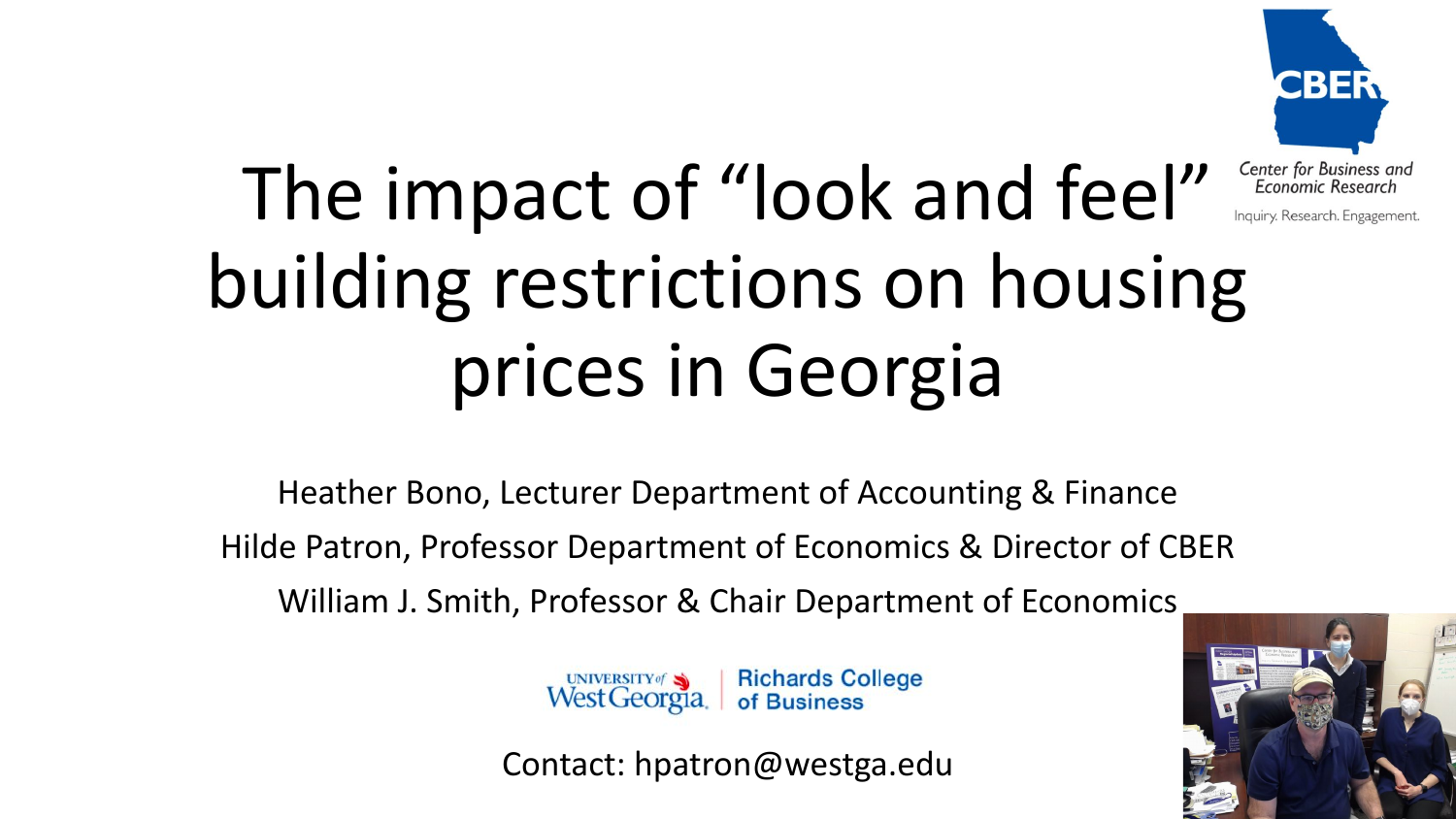### Motivation



- Building and zoning codes are key tools employed by municipal leaders to control the development of real estate within their borders.
- While regulations can have sound economic reasoning behind them, economists know that people and firms respond to incentives, and certain types of regulations may have unintended consequences.
- Our aim is to study a SPECIFIC type of regulation, aesthetic restrictions, and measure the economic impact it/they have on housing prices in Georgia counties (and cities).

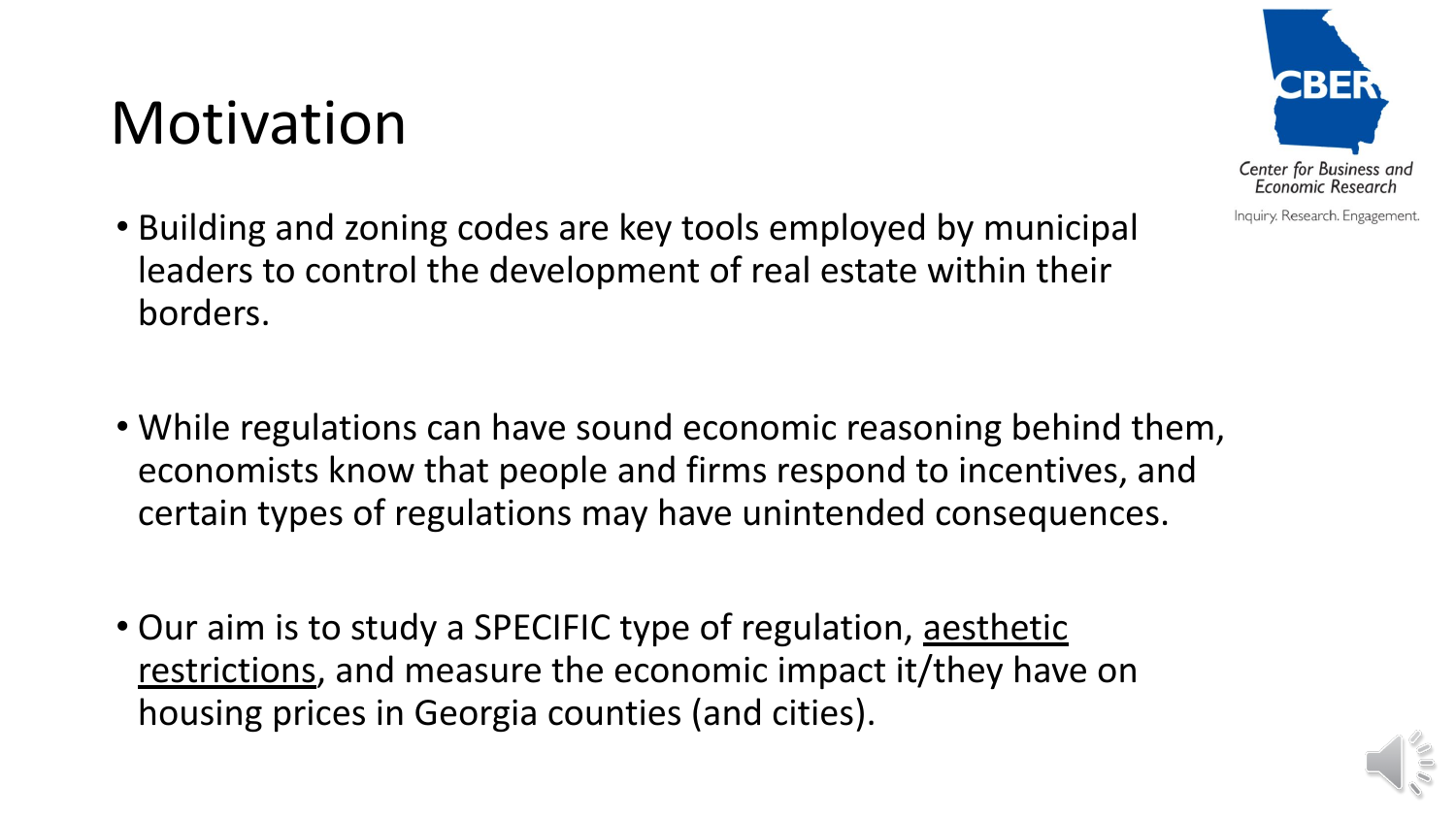## Literature Review

- •A number of prior studies have addressed the question of "what determines house prices?"
- Many of these consider demand-side factors like income and demographic variables, taxes, and financing.
- Fewer studies have analyzed supply-side variables like land cost, unionization, productivity growth in construction, land use, and other regulations.
- **• The supply-side studies (e.g. Quigley and Raphael 2005 & Malpezzi 1996) have found that regulations do raise housing prices in California counties.**
- To our knowledge, no such study has been done in Georgia.

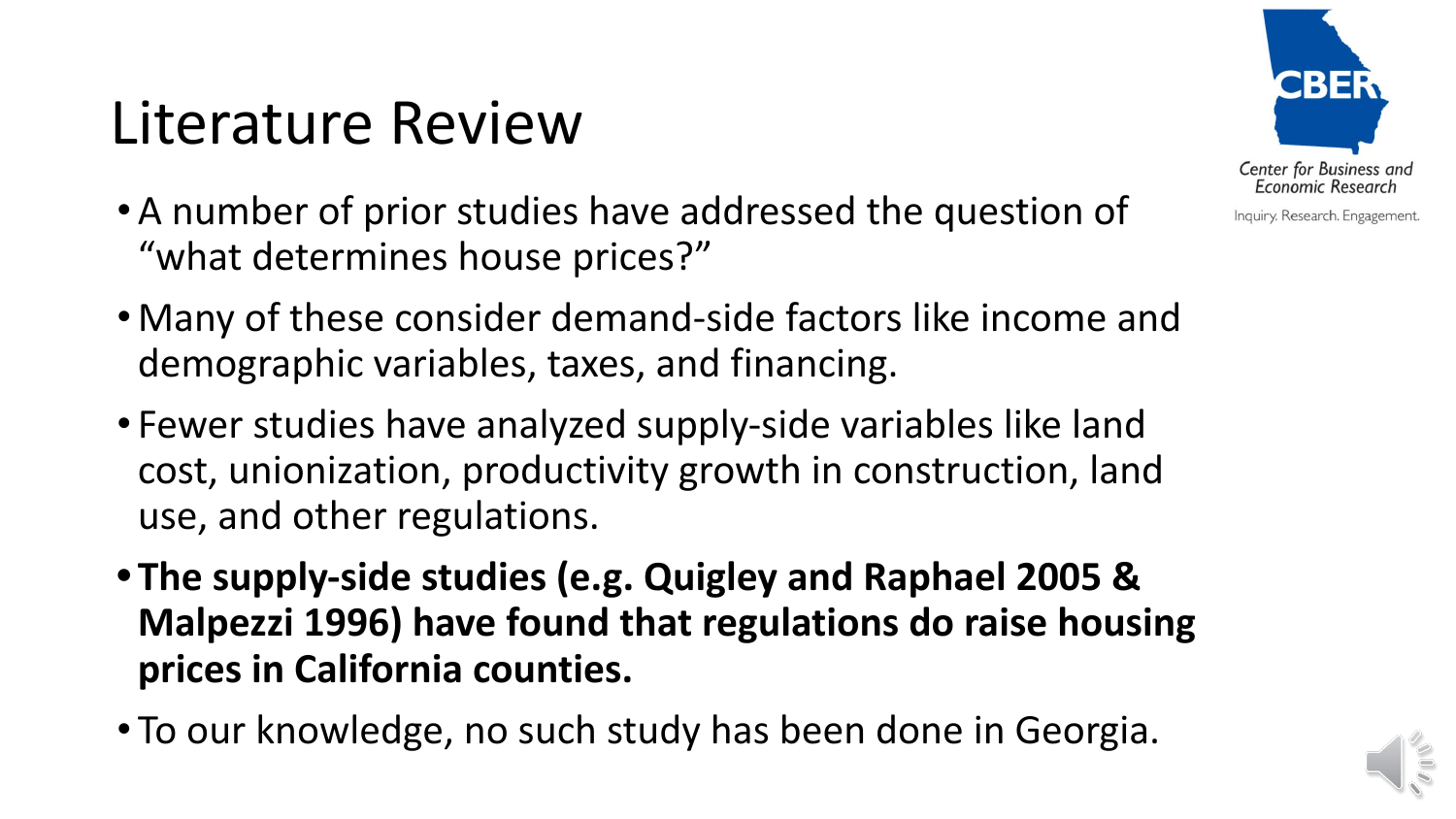# How the Impact May Work



A restriction on building materials may increase overall costs by:

- Requiring more costly materials in construction, despite their performance.
- Increasing local demand for the required material, driving up local costs.
- Reducing the types of (thus supply of) materials available for local construction.
- •Increasing demand for skills related to the required materials (bricks require brick masons).

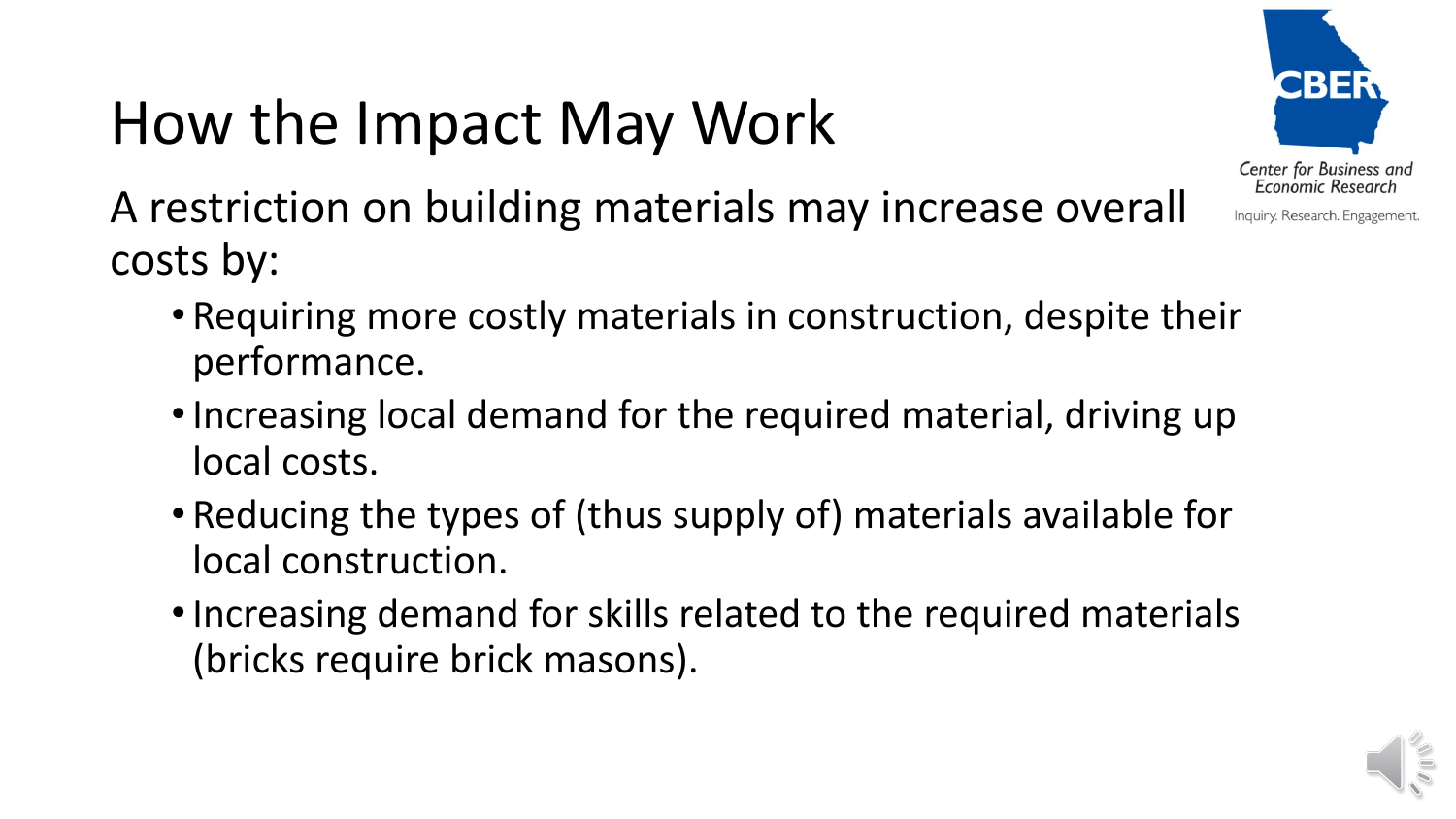# The Dynamics of Home Prices



- Inquiry. Research. Engagement.
- •Home prices reflect both costs of construction and local demand for housing.
- •When the cost of building increases in a county, this may make other nearby counties relatively more attractive to build in and buy in.
- The impact of regulation on home prices is determined empirically.
- IF the benefits outweigh cost of the restriction, home prices should rise.
- If the costs outweigh the benefits, prices should decline.
- •No effect, means they counter-balance.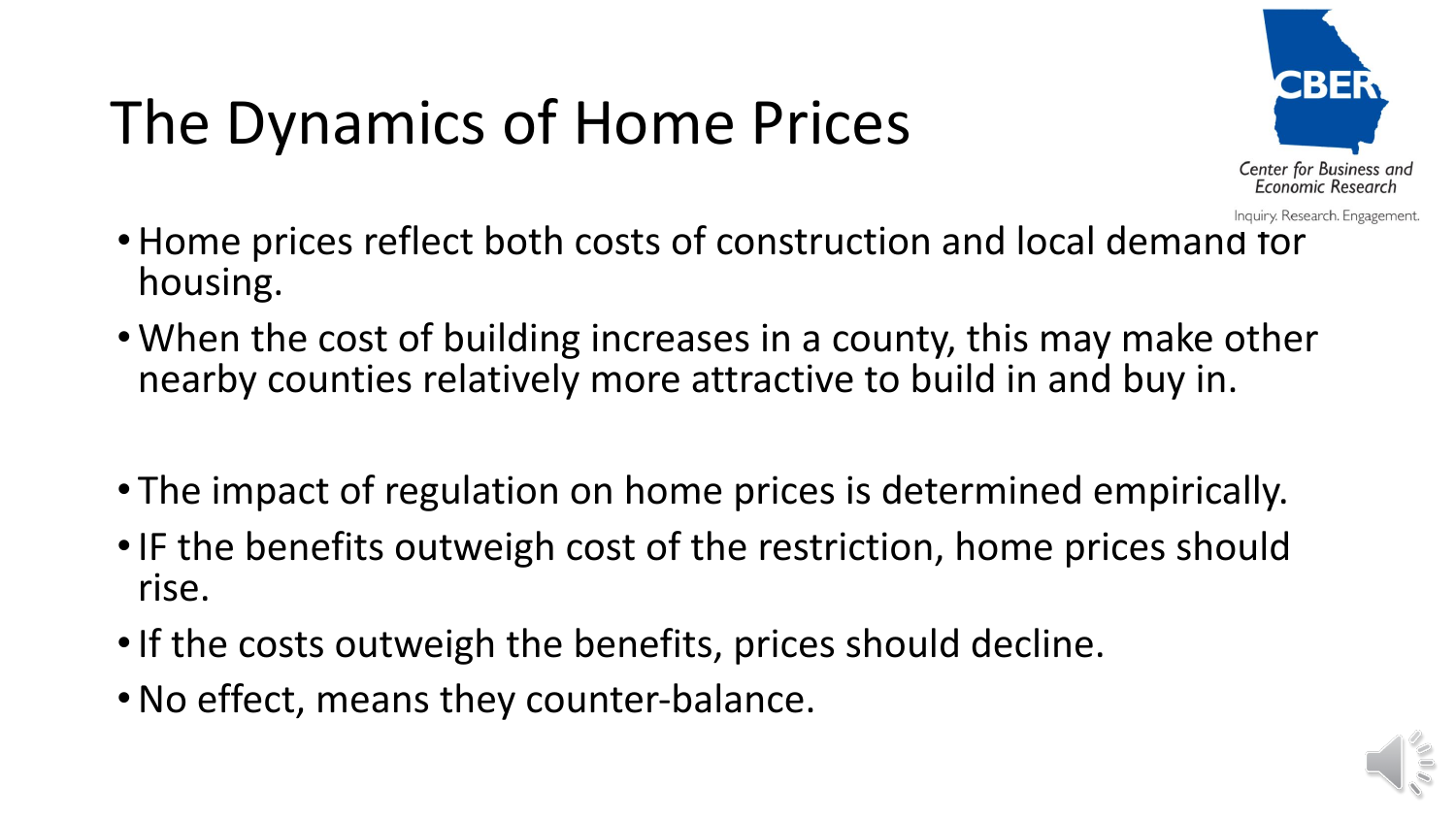# Data Collection



Inquiry. Research. Engagement.

- Survey of county officials: 46 responses
- Municode.com: 113 counties (some overlap with survey responses)
- Phone calls and other websites: 7 counties

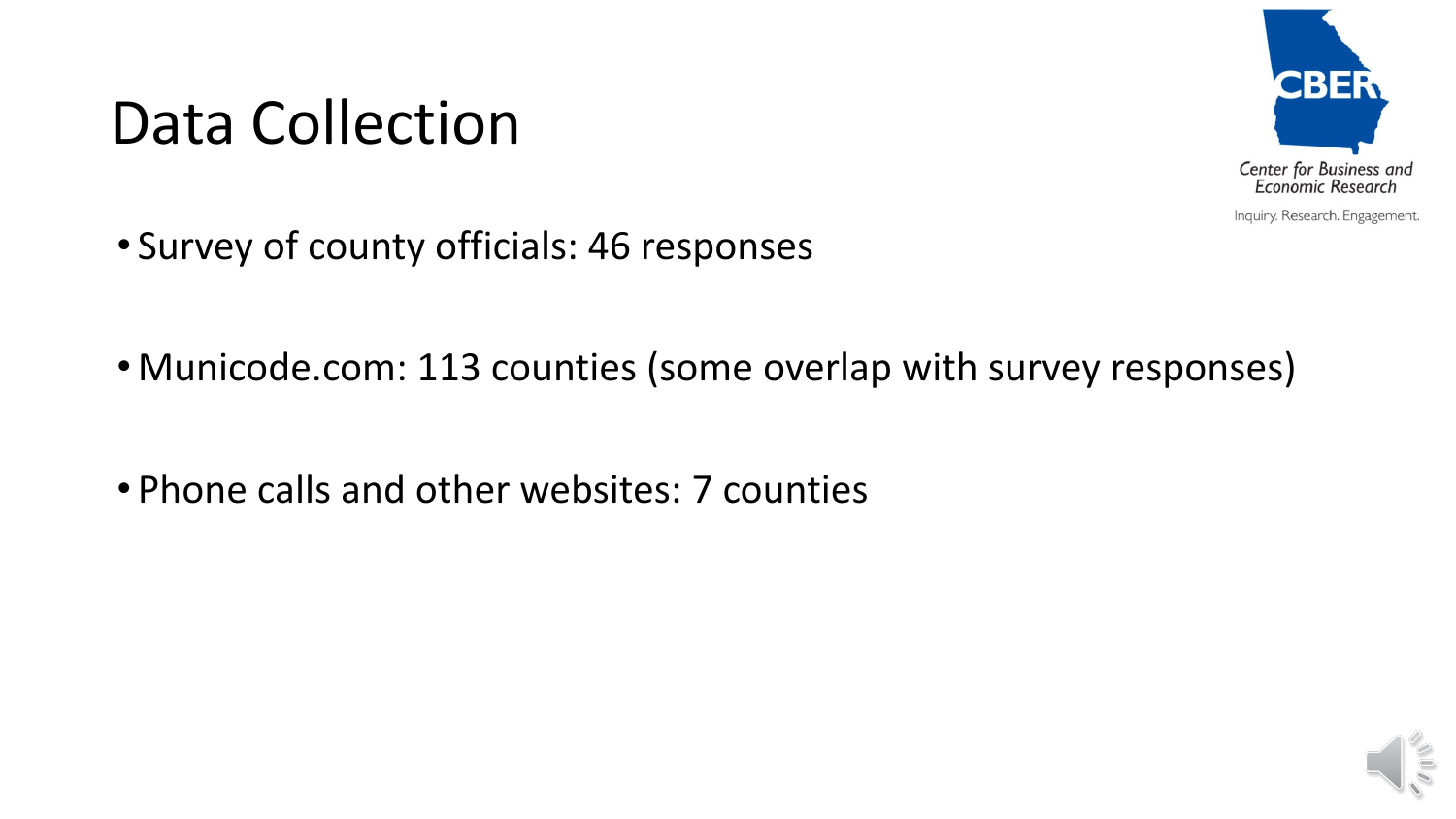

#### Data

|                       | <b>Number of</b><br>counties with | Number of<br>counties without | $\ $ Number of counties $\ $<br>without |              |
|-----------------------|-----------------------------------|-------------------------------|-----------------------------------------|--------------|
|                       | restrictions                      | restrictions                  | information                             | <b>Total</b> |
| Vinyl siding          | 10                                | 118                           | 31                                      | 159          |
| <b>Metal Siding</b>   | 18                                | 110                           | 31                                      | 159          |
| Vinyl or metal siding | <b>20</b>                         | 108                           | 31                                      | 159          |
| Vinyl & metal siding  | 9                                 | 119                           | 31                                      | 159          |

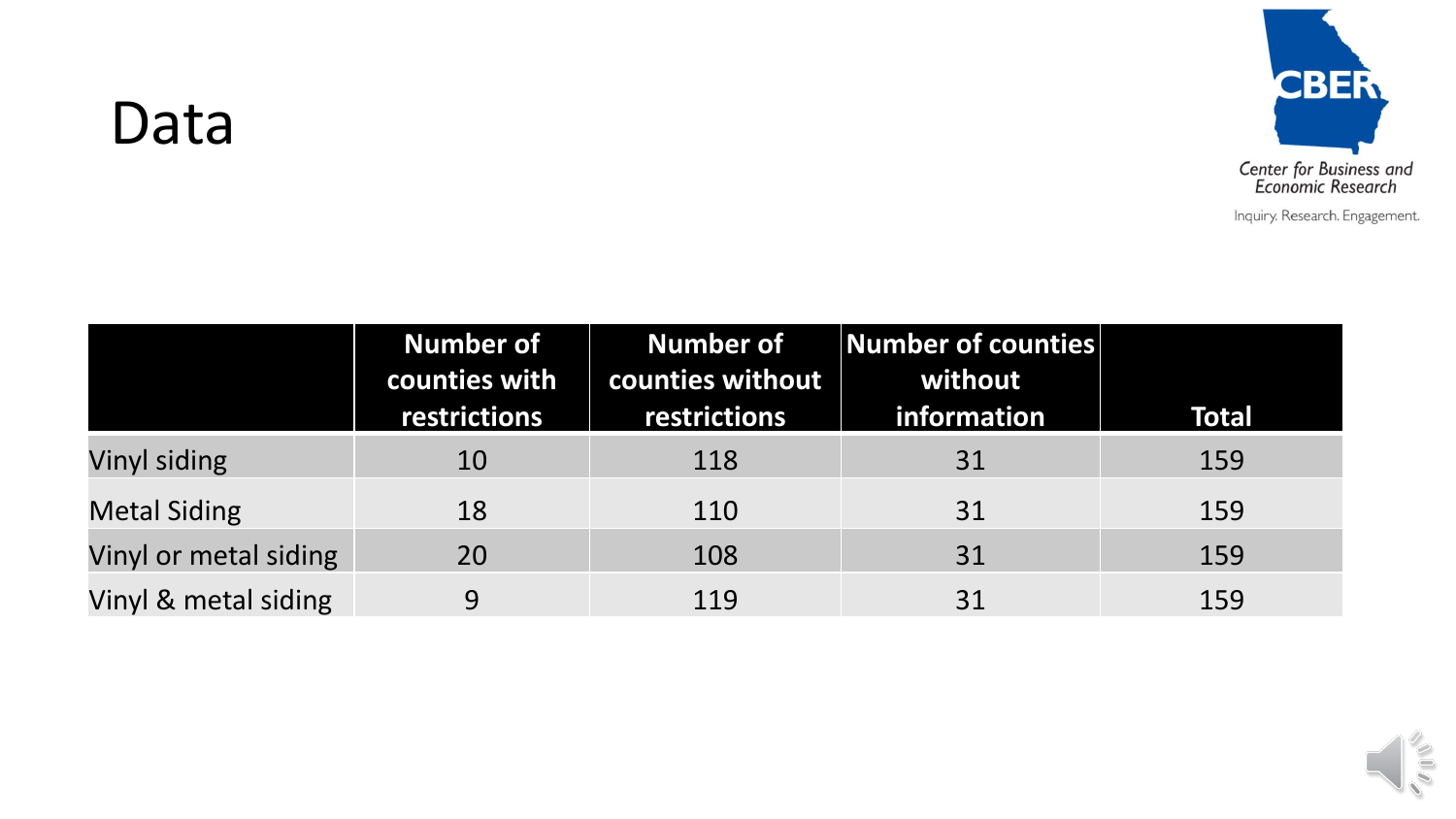

Counties with and without information





Map based on Longitude (generated) and Latitude (generated). Color shows details about Vinyl Or Metal. Details are shown for State and County.

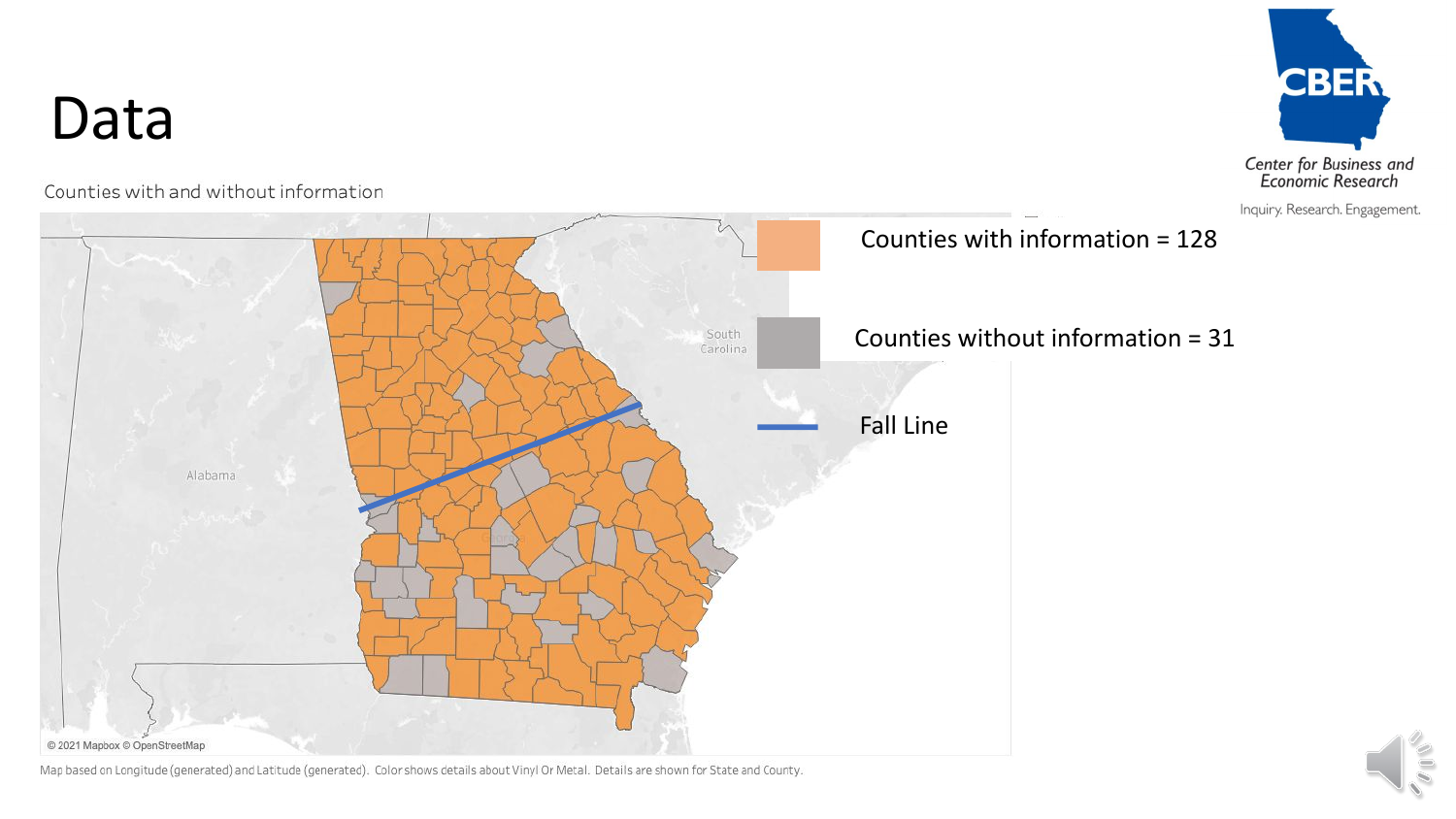#### Data

Counties with and without restrictions



Map based on Longitude (generated) and Latitude (generated). Color shows details about Vinyl Or Metal. Details are shown for State and County.

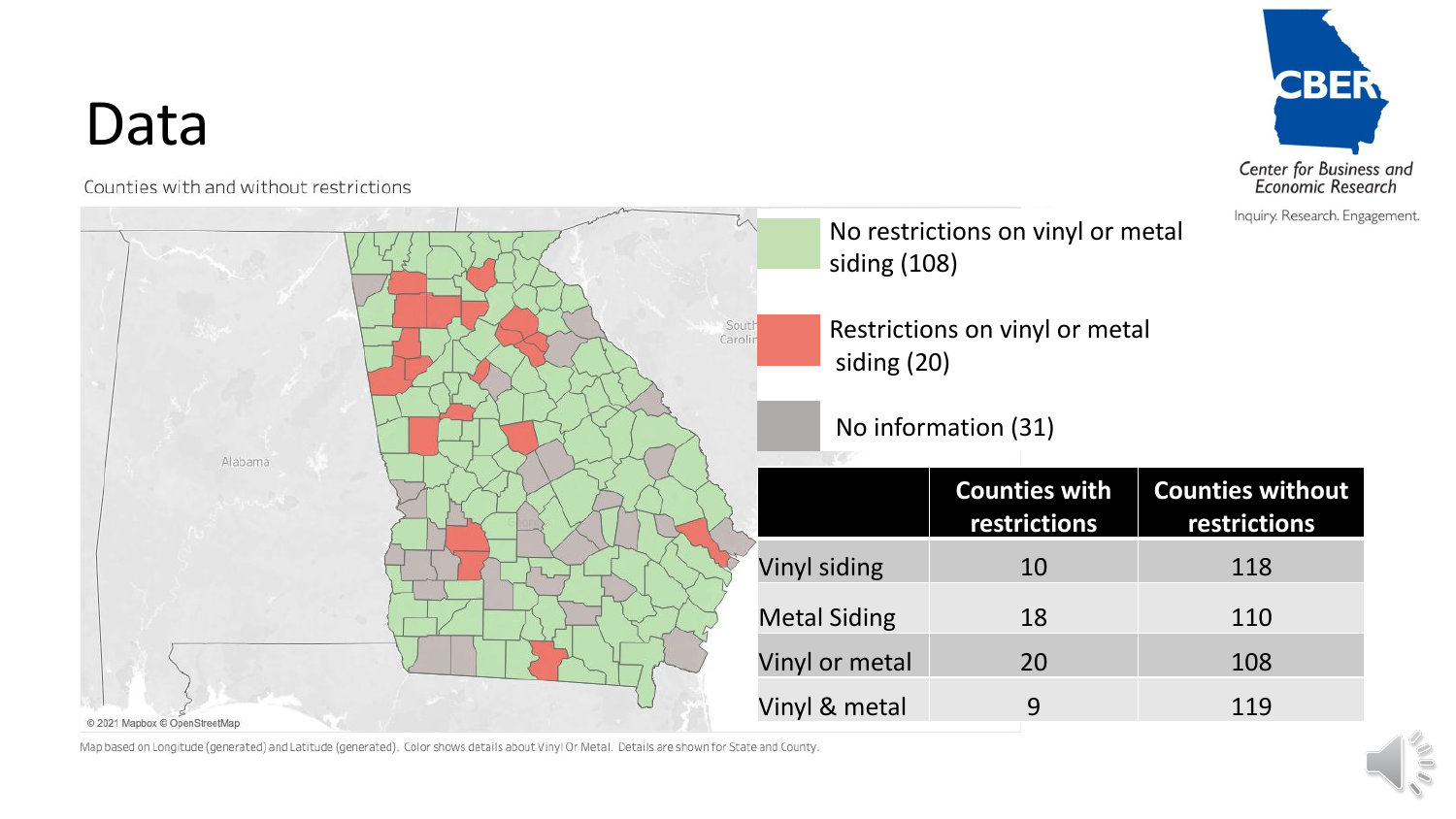# Model

- Dependent Variables:
	- Growth Rate of the Housing Price Index 2015-2019 &
	- Natural Logarithm of the 2019 Median House Price

#### • Independent Variables:

- Linear Distance to Fulton County
- Household Median Income
- Population
- Median Age

•

- Percentage of the Population that is Nonwhite
- Percentage of the Population with a Bachelor's Degree or Higher
- Net Migration as a Percent of the Population
- Restriction on Vinyl Siding
- Restriction on Metal Siding



Inquiry. Research. Engagement.

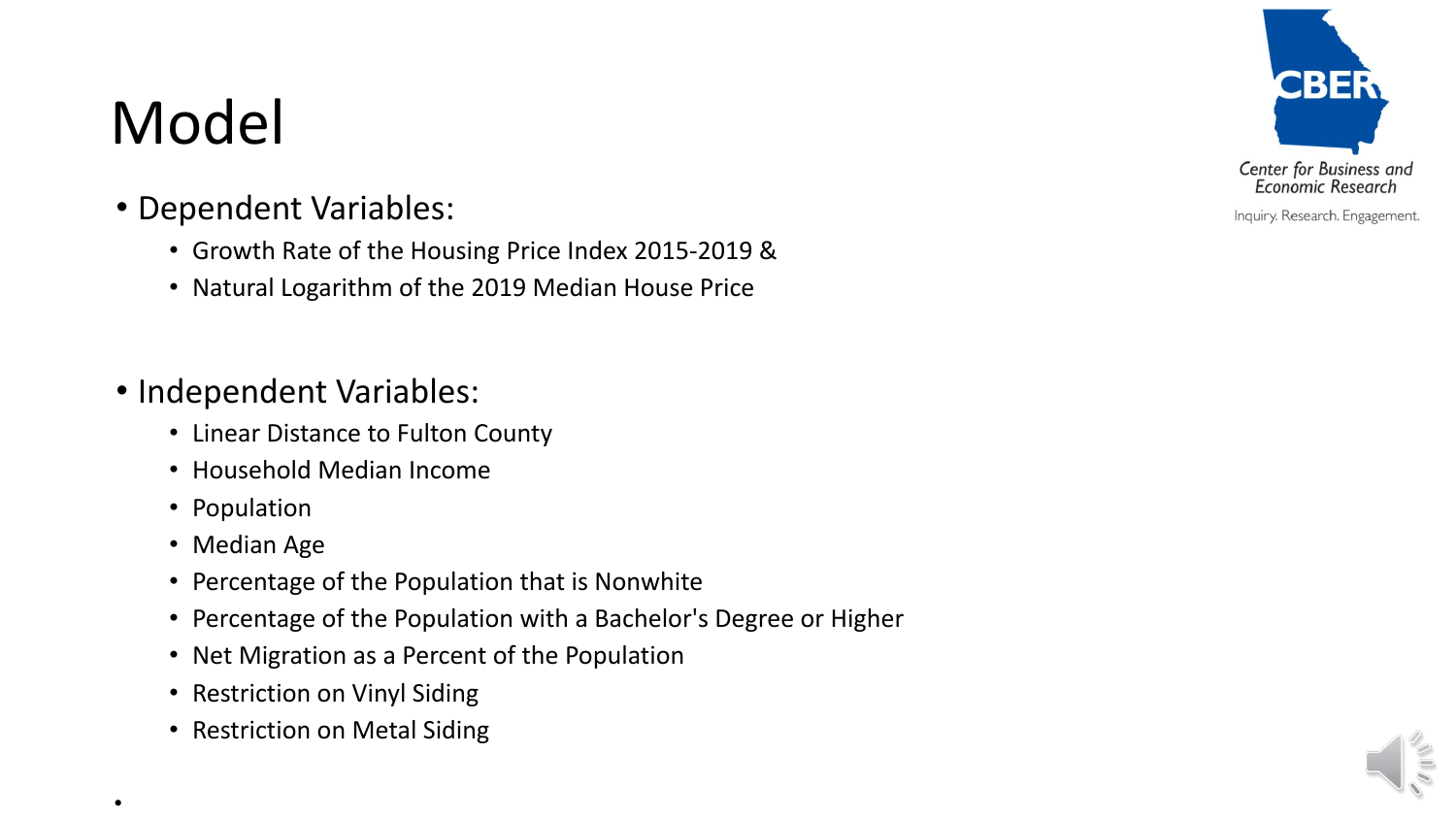# Preliminary Results



| <b>Dependent Variable:</b>       | Growth Rate of the Housing Price Index 2015-2019 |         |          |         |                 |         |  |
|----------------------------------|--------------------------------------------------|---------|----------|---------|-----------------|---------|--|
|                                  | Estimate                                         |         | Estimate |         | <b>Estimate</b> |         |  |
| <b>Intercept</b>                 | 7.87                                             | 0.33    | 34.83    | 1.26    | 28.92           | 1.04    |  |
| <b>Linear Distance to Fulton</b> | 0                                                | $-3.95$ |          | $-4.74$ | 0               | $-4.61$ |  |
| <b>Household Median Income</b>   | $\Omega$                                         | 1.54    |          | 0.92    | $\Omega$        | 1.04    |  |
| Population                       | $\Omega$                                         | 1.56    |          | 1.55    | 0               | 1.47    |  |
| <b>Median Age</b>                | ∩                                                | 0.61    |          | 0.51    | 0               | 0.66    |  |
| Nonwhite (%)                     | $-0.05$                                          | $-0.77$ | $-0.01$  | $-0.19$ | $\Omega$        | $-0.01$ |  |
| <b>Bachelor's Degree +</b>       | $-7.72$                                          | $-0.33$ | $-34.67$ | $-1.26$ | $-28.78$        | $-1.04$ |  |
| Net Migration (%)                | 0.23                                             | 0.75    | $-0.13$  | $-0.39$ | $-0.19$         | $-0.56$ |  |
| <b>Vinyl Siding</b>              |                                                  |         | 0.04     | 1.14    |                 |         |  |
| <b>Metal Siding</b>              |                                                  |         |          |         | 0.02            | 0.75    |  |
| <b>RSquare</b>                   |                                                  | 0.29    |          | 0.3     |                 | 0.3     |  |

| Dependent Variable:              | Natural Logarithm of the 2019 Median House Price |         |             |         |          |         |  |
|----------------------------------|--------------------------------------------------|---------|-------------|---------|----------|---------|--|
|                                  | Estimate                                         |         | Estimate    |         | Estimate |         |  |
| <b>Intercept</b>                 | $-69.93$                                         | $-2.06$ | $-68.13$    | $-1.34$ | $-74.42$ | $-1.48$ |  |
| <b>Linear Distance to Fulton</b> | 0                                                | $-0.12$ | 0           | $-0.39$ |          | $-0.14$ |  |
| <b>Household Median Income</b>   | $\mathbf 0$                                      | 9.79    | $\mathbf 0$ | 7.81    | $\Omega$ | 7.52    |  |
| Population                       | $\mathbf 0$                                      | 2.87    | $\mathbf 0$ | 2.57    | ∩        | 2.82    |  |
| <b>Median Age</b>                | 0.02                                             | 2.74    | 0.02        | 2.28    | 0.02     | 2.58    |  |
| Nonwhite (%)                     | $-0.09$                                          | $-0.62$ | $-0.14$     | $-0.8$  | $-0.14$  | $-0.79$ |  |
| <b>Bachelor's Degree +</b>       | 80.02                                            | 2.36    | 78.25       | 1.55    | 84.43    | 1.68    |  |
| Net Migration (%)                | 1.5                                              | 2.14    | 1.4         | 1.53    | 1.39     | 1.53    |  |
| <b>Vinyl Siding</b>              |                                                  |         | 0.03        | 0.24    |          |         |  |
| <b>Metal Siding</b>              |                                                  |         |             |         | 0.11     | 1.3     |  |
| <b>RSquare</b>                   |                                                  | 0.64    |             | 0.62    |          | 0.63    |  |

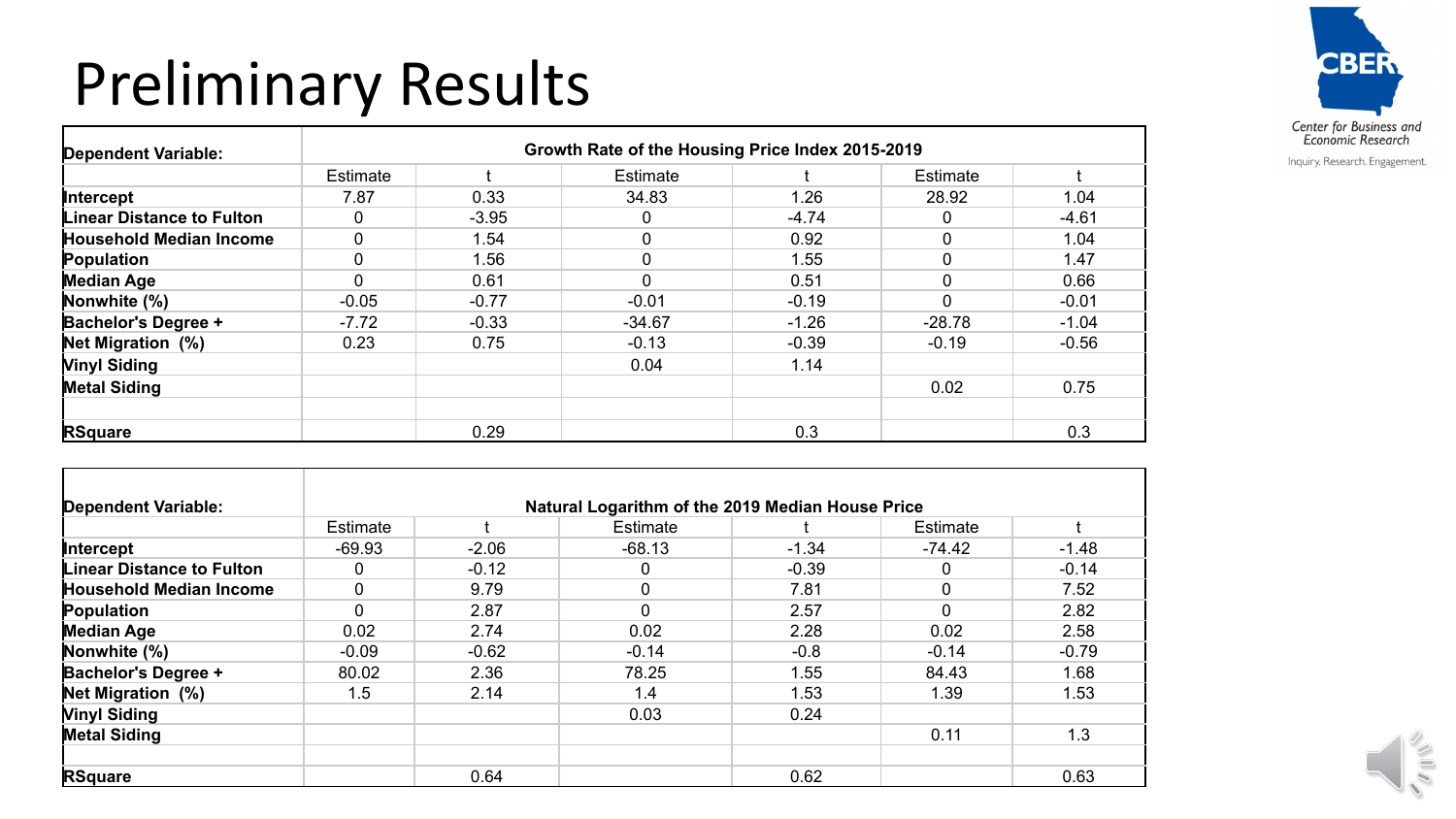

# Preliminary Findings

- Price Growth increases with restrictions on vinyl siding
- Price level increases with restrictions on metal siding

Preliminary Interpretation – The results are weak, but positive. Prices of homes and growth in prices homes were small, positive, and not very significant.

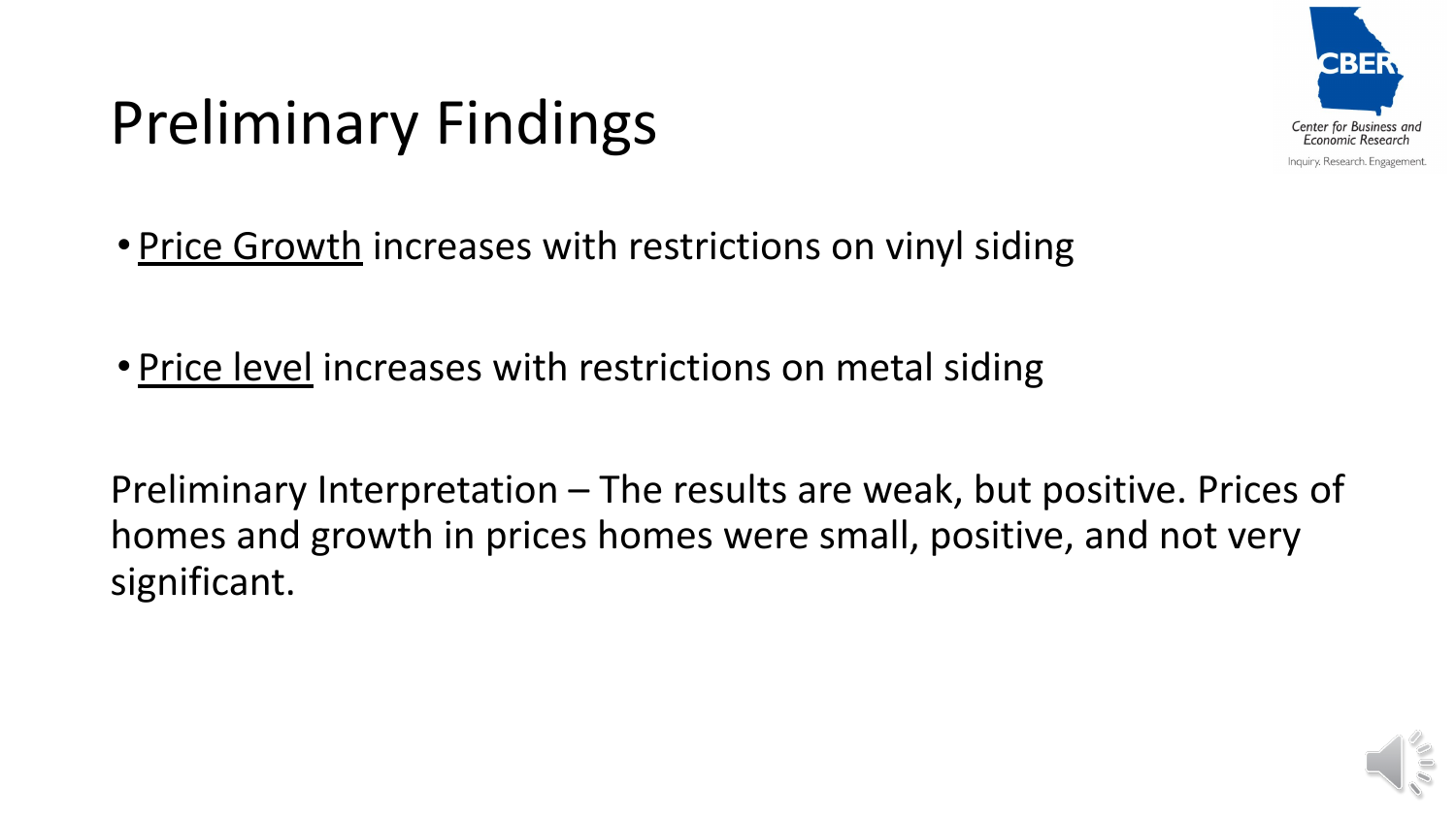#### Issues



- Timing of the imposition of restrictions isn't available. Although, we have found the majority of counties' ordinances, none have the date of adoption, so we can't determine whether price is affected by the adoption, OR the adoption is influenced by price.
- •We can only estimate the relationship, not identify the cause.

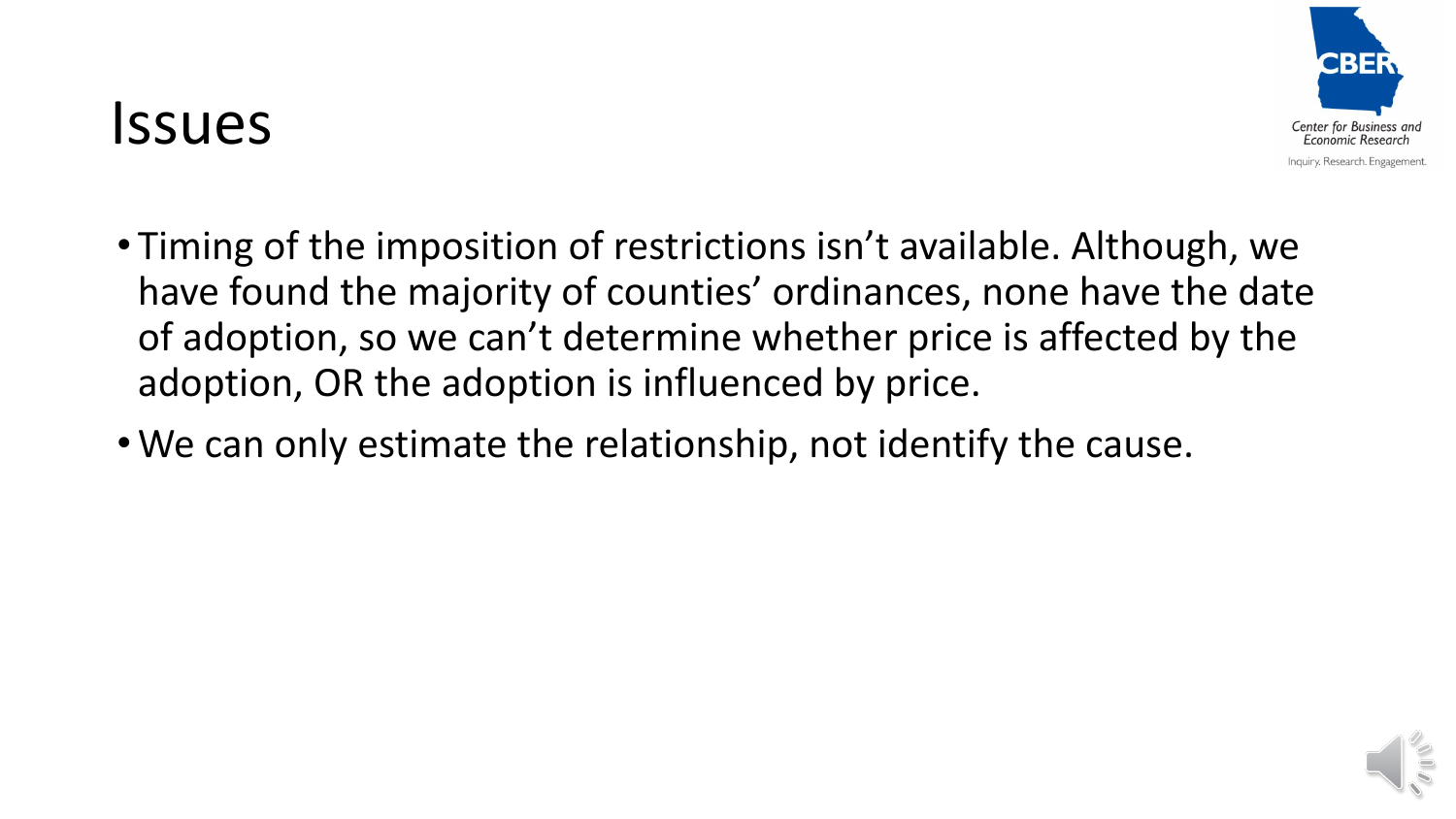# What comes next?



- •Account for price spillovers from neighboring counties.
- •Account for city ordinances within counties.
- Examine the factors that influence the imposition of restrictions at the county-level and city-level.
- Examine the simultaneous effects of restrictions and prices.